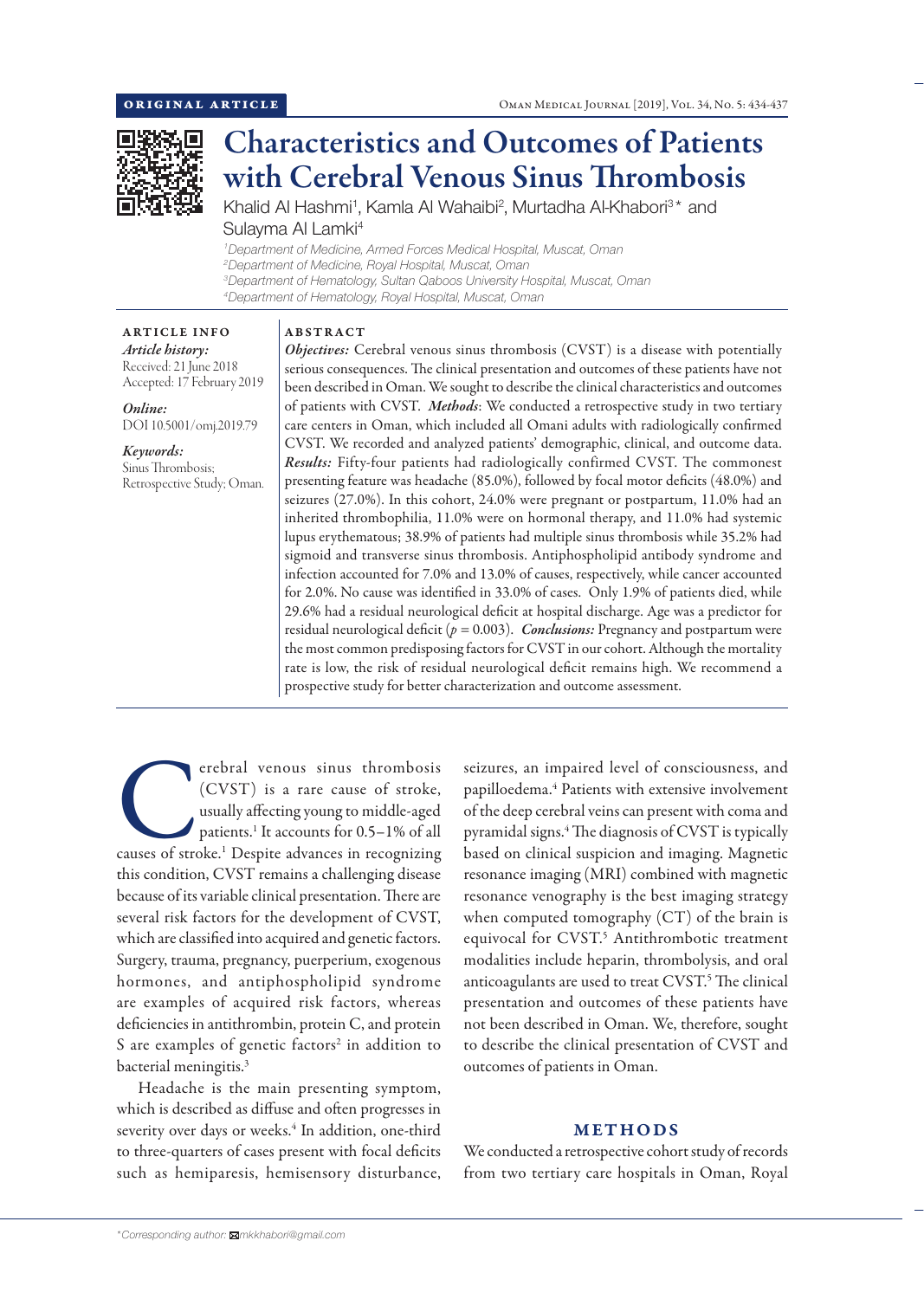Hospital (RH) and Armed Forces Hospital (AFH), between January 2006 and June 2016. The study was reviewed and approved by the ethics committees of the two hospitals. Patients with a diagnosis of CVST were identified using the hospital medical records with an International Statistical Classification of Diseases version 10 (ICD-10) coding of CVST (cerebral infarction due to cerebral venous thrombosis, nonpyogenic). We included Omani patients, aged 14 years or older (usually cared for by the adult service) with a radiologically confirmed diagnosis of CVST. A search using the ICD-10 returned 81 patients of which 27 were not included (14 were non-Omani, three had no radiological confirmation, and 10 were less than 14 years old). We recorded patients' demographic data, clinical features, laboratory and radiological investigations, and in-hospital management and outcomes.

All patients underwent basic investigations, such as complete blood count, serum electrolytes, renal and liver function tests, coagulation studies, blood sugar levels, and chest radiographs. Thrombophilia screen, vasculitis workup, and JAK2 mutation analysis were sent for most patients.

Continuous variables were presented as means or medians, while categorical variables were presented as frequency and percentages. Age was compared using the Student *t*-test. A *p*-value of  $< 0.050$  was considered statistically significant. SPSS Statistics (IBM Corp. Released 2011. IBM SPSS Statistics for Windows, Version 20.0. Armonk, NY: IBM Corp.) was used to analyze the data.

## RESULTS

A total of 54 patients were included from the two centers (RH = 46; AFH = 8) who fulfilled the inclusion criteria. The median age was 32 years (range =  $18-78$ ). There were 35 (64.8%) females and 19 (35.2%) males. The median duration of presenting illness was 10 days (range  $= 1-120$ ) before the diagnosis of CVST. Figure 1 illustrates the frequency of presenting symptoms on admission: headache was the most common (85.0%) followed by focal neurological deficit (48.0%) and seizures (27.0%). One patient had a seizure with status epilepticus at presentation and required intubation and mechanical ventilation. Papilloedema was found in 39.0% of cases while 26.0% presented with an impaired level of consciousness (defined as Glasgow



Figure 1: Presenting symptoms of cerebral venous sinus thrombosis.

Coma Scale of < 14). Four percent had coma at presentation requiring intubation and mechanical ventilation. Five patients presented with proptosis, chemosis, and external ophthalmoplegia. Multiple sites of CVST were found in 21 patients (38.9%), sigmoid and/or transverse sinus thrombosis in 19 (35.2%) [Figure 2], and sagittal sinus thrombosis in nine (16.7%). The distribution of thrombosis is illustrated in Figure 3.

Pregnancy and postpartum accounted for 24.0% of all causes of CVST in our cohort [Figure 4]. All pregnant patients presented in the first trimester. All



Figure 2: A magnetic resonance imaging of a patient with left transverse sinus thrombosis.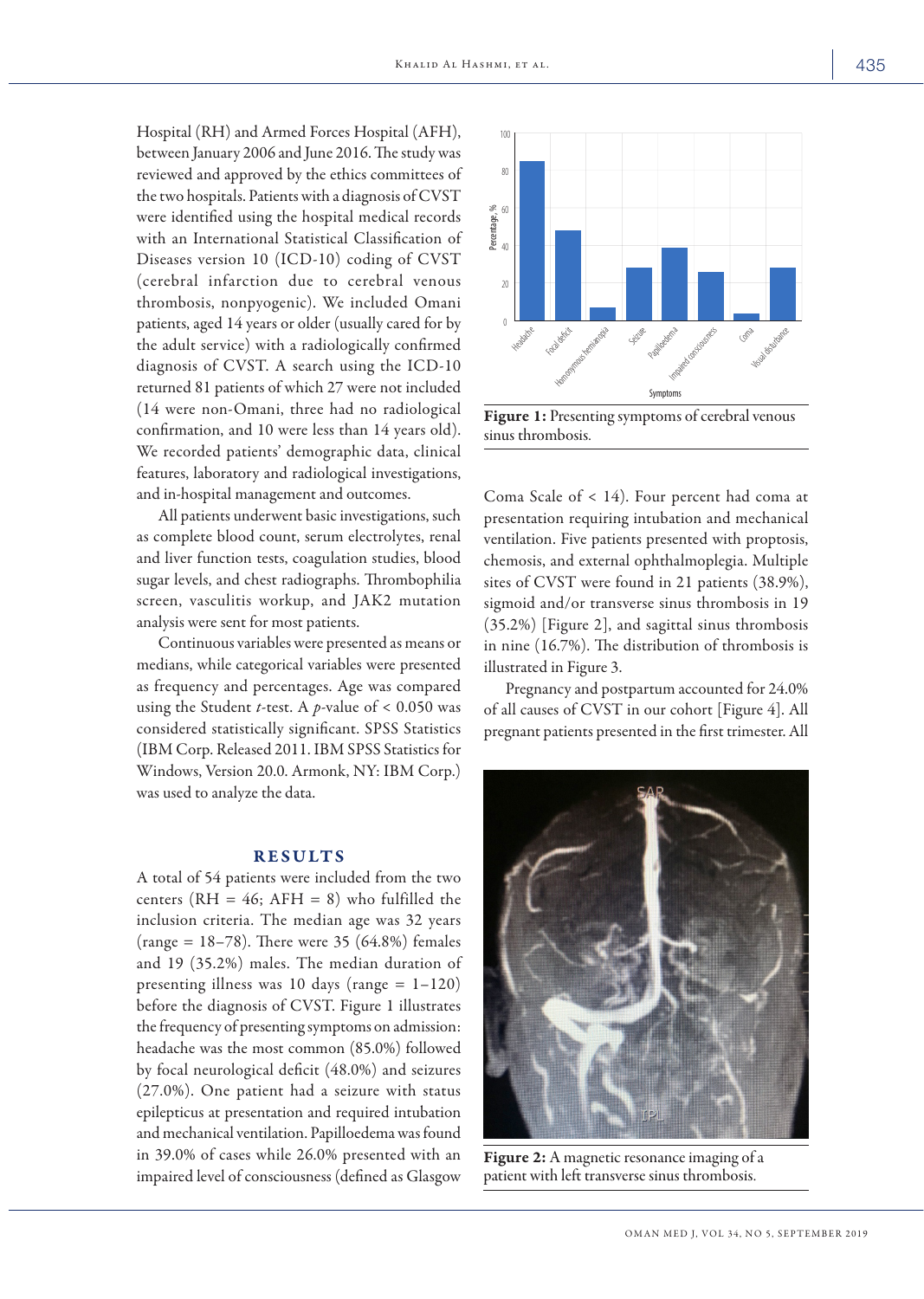

Figure 3: Sites of cerebral venous sinus thrombosis involvement.

postpartum patients delivered by cesarean section and presented in the first two weeks. Infection was evident in 13.0% of our cohort, of which, two patients had invasive mucormycosis, two had bacterial meningitis, two had periorbital cellulitis, and one had cerebral malaria. All patients received appropriate antimicrobials according to culture and sensitivity. Hormonal therapy accounted for 11.0% of all causes of CVST; six of 35 (17.1%) were using hormonal therapy for primary infertility or birth control. None had a history of smoking or other hormonal disturbances. Eleven percent of patients had systemic lupus erythematous. Antiphospholipid antibody syndrome and inherited thrombophilia accounted for 7.0% and 11.0% of cases, respectively. One patient had adenocarcinoma of the stomach with liver metastasis and another had neurosarcoidosis.



Figure 4: Causes of cerebral venous sinus thrombosis.

No cause was identified in 33.0% of patients. Two patients had hemorrhagic stroke complicating their CVST, and the treating physician opted to continue subcutaneous anticoagulation with unfractionated heparin. None of our cohort developed hemorrhage after initiation of anticoagulation.

Most patients (89.0%) received therapeutic low molecular weight heparin subcutaneously followed by oral anticoagulants. One patient was treated with unfractionated heparin as they had associated cerebral hemorrhage. No patient underwent thrombolysis. Thirty-seven patients (68.5%) were discharged with no neurological sequelae. Sixteen (29.6%) had residual weakness in the form of hemiplegia, monoplegia, or dysphasia at discharge. Younger patients were more likely to be discharged without neurological sequelae. The median age for patients without neurological sequelae was 31 years, which was significantly different than the median age of patients with sequelae (55 years,  $p = 0.003$ ). Gender and duration of illness were not predictive of the sequelae (*p >* 0.050). One patient died after discharge at six months follow-up.

# DISCUSSION

CSVT presents in a wide variety of signs and symptoms, ranging from isolated headache to focal deficits and impaired level of consciousness. The clinical presentation of our cohort was similar to what has been reported from one of the largest registries for CVST with headache being the most common presenting symptom.2An impaired level of consciousness accounted for 26.0% of all presenting complains, which was slightly higher than the 22% reported in the International Study on Cerebral Vein and Dural Sinus Thrombosis (ISCVT).<sup>2</sup> However, the prevalence of coma was greater in the ISCVT  $(14%)$  compared to our study  $(4.0\%)$ .<sup>2</sup> The median duration from onset of symptoms to hospital presentation was 10 days compared to four days in the ISCVT study.2

Pregnancy and the postpartum period accounted for 24.0% of all female cases presenting with CVST in our study. This is in comparison to the ISCVT, which showed that pregnancy accounted for 6.3% of cases.2 Eleven percent of females presented within two weeks postpartum compared to 13.8% in the ISCVT. A possible explanation for these differences is that the birth rates in our countries are higher